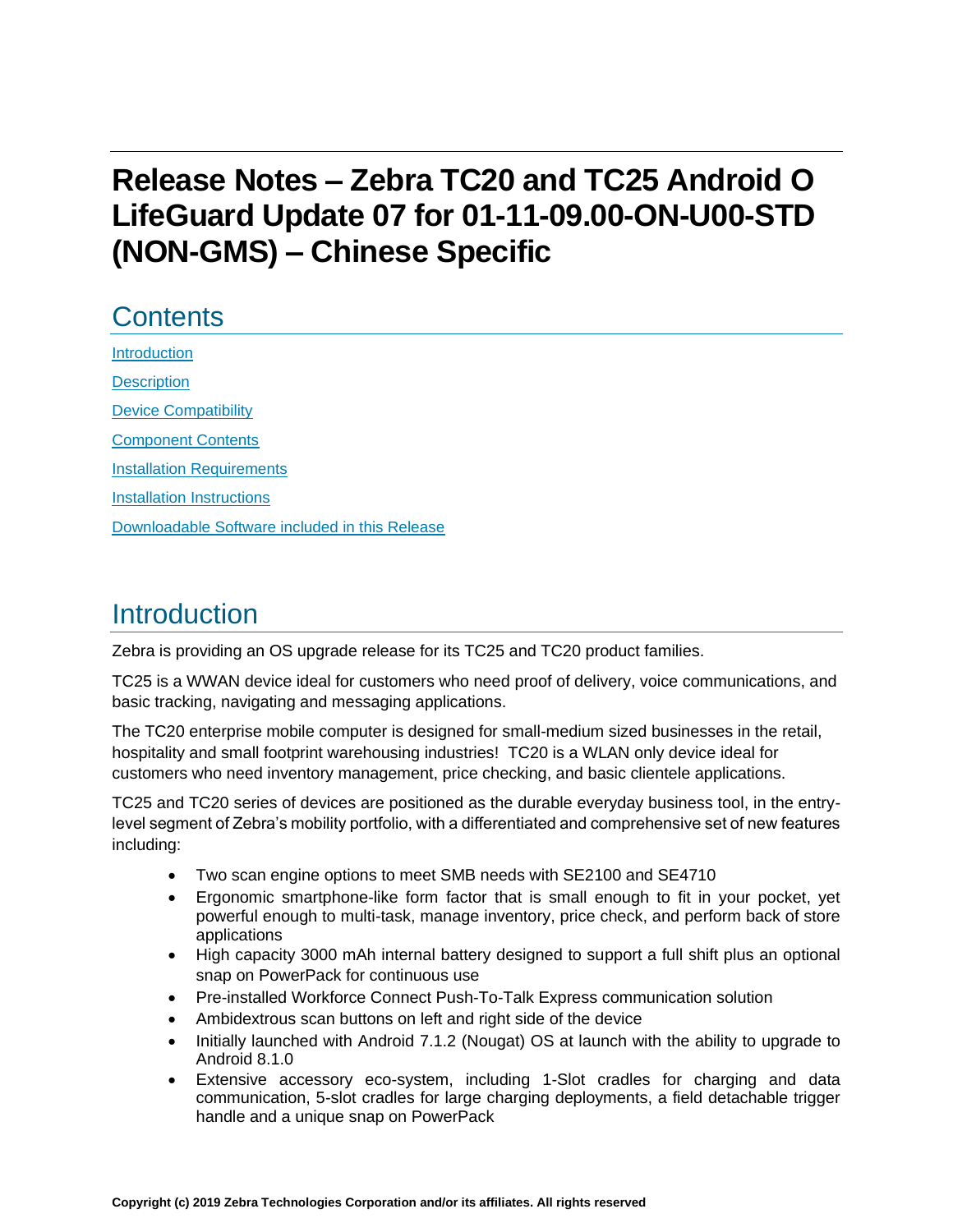## **Description**

This is the first Android 8.1.0 software release for TC25 and TC20 Mobile Computers. This release contains software packages for Android OREO NON-GMS operating system for TC20 and TC25.

**Note:** Devices manufactured after 20MAR19 should be flashed with LifeGuard update 2 (CFE-TC2X-O-XX-011109-N-00-02.zip) or higher.

### **1. CFE v7 Updates:**

❖ CFE-TC2X-O-XX-011109-N-00-07.zip (Non-GMS)

#### 1. **Android Security Patch Level**: September 01, 2019

Use the below link to see the Android Security bulletin for more information:<https://source.android.com/security/bulletin/>

- 2. SPR37601 Resolved an issue where locale en\_IE and es\_MX was not being set successfully.
- 3. MX, StageNow, EMDK, Datawedge components update:

Note: For detailed release notes, please refer [http://techdocs.zebra.com](http://techdocs.zebra.com/)

- o MX: v9.0.4.3
- o StageNow: v3.3.1.2000
- o Datawedge: v7.3.26
- o EMDK: v7.3.21.2321
- o DDT: v1.17.0.9

### **2. CFE v6 Updates:**

❖ CFE-TC2X-O-XX-011109-N-00-06.zip (Non-GMS)

#### 1. **Android Security Patch Level**: August 01, 2019

Use the below link to see the Android Security bulletin for more information:<https://source.android.com/security/bulletin/>

- 4. SPR37273 Resolved an issue wherein EHS Hostname in title was not reflecting updated HostName after device reboot.
- 5. MX, StageNow, EMDK, Datawedge components update:

Note: For detailed release notes, please refer [http://techdocs.zebra.com](http://techdocs.zebra.com/)

- o MX: v9.0.4.1
	- a. SPR36994 Resolved MX initialization issue wherein EHS was calling MX before completion of MX initialization process.
- o StageNow: v3.3.1.2000
- o Datawedge: v7.3.24
	- a. SPR37124 Resolved an issue where in ADF rule with crunch spaces was removing last character from barcode data with space.
	- b. SPR37060/SPR36880 Resolved an issue wherein Datawedge was not disabling the scanner upon resume during app transition from background to foreground causing intermittent scanning failures.
- o EMDK: v7.3.19.2319
- $O$  DDT: v1.17.0.9

### **3. CFE v5 Updates:**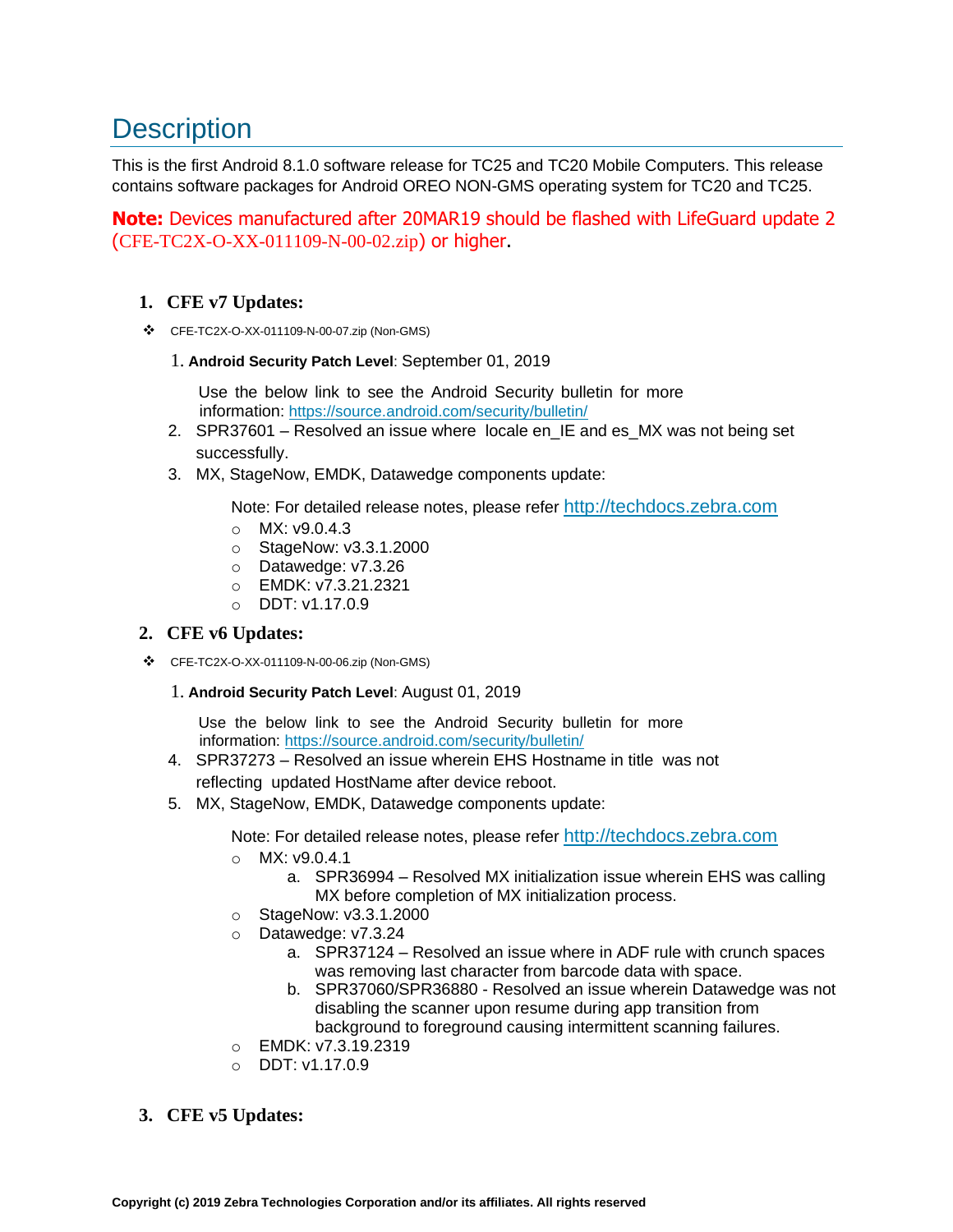- ❖ CFE-TC2X-O-XX-011109-N-00-05.zip (Non-GMS)
	- 1. **Android Security Patch Level**: July 01, 2019

Use the below link to see the Android Security bulletin for more information:<https://source.android.com/security/bulletin/>

- 2. SPR36865 Resolved an issue wherein upon pressing Hardware trigger used to switch between tabs, while Chrome was in foreground with multiple tabs open.
- 3. Updated below mentioned components:
	- Wifi FUSIONLIFTEQA 1 0.0.0.019 O
		- $\circ$  SPR36702 Resolved an issue wherein the MU was not able to connect to WLAN profile randomly after few reboots.

#### **4. CFE v4 Updates:**

- ❖ CFE-TC2X-O-XX-011109-N-00-04.zip (Non-GMS)
	- 1. **Android Security Patch Level**: June 01, 2019

Use the below link to see the Android Security bulletin for more information:<https://source.android.com/security/bulletin/>

- 2. SPR36970 Resolved an issue wherein period key was not working when used in RDP on Linux CentOS 7 server.
- 3. SPR36457 Resolved an issue wherein scanner was not working intermittently on few units after factory reset.
- 4. Updated below mentioned components:
	- Wifi-FUSIONLIFTEQA 1 0.0.0.018 O
	- OSX version QCT.81.8.4.UL

#### **5. CFE v3 Updates:**

- ❖ CFE-TC2X-O-XX-011109-N-00-03.zip (Non-GMS)
	- 1. **Android Security Patch Level**: May 01, 2019

Use the below link to see the Android Security bulletin for more information:<https://source.android.com/security/bulletin/>

2. SPR36906 - Resolved an issue wherein performing Factory reset using StageNow resulted in formatting of cache.

#### **6. CFE v2 Updates:**

- ❖ CFE-TC2X-O-XX-011109-N-00-02.zip (Non-GMS)
	- 1. **Android Security Patch Level**: April 01, 2019

Use the below link to see the Android Security bulletin for more information:<https://source.android.com/security/bulletin/>

- 2. Updated below mentioned components:
	- Scanning\_Framework version 22.0.5.0
	- Wifi FUSIONLIFTEQA\_1\_0.0.0.016\_O
	- OSX version QCT.81.8.3.3UL
	- BT\_Pairing\_Utility 3.1**5**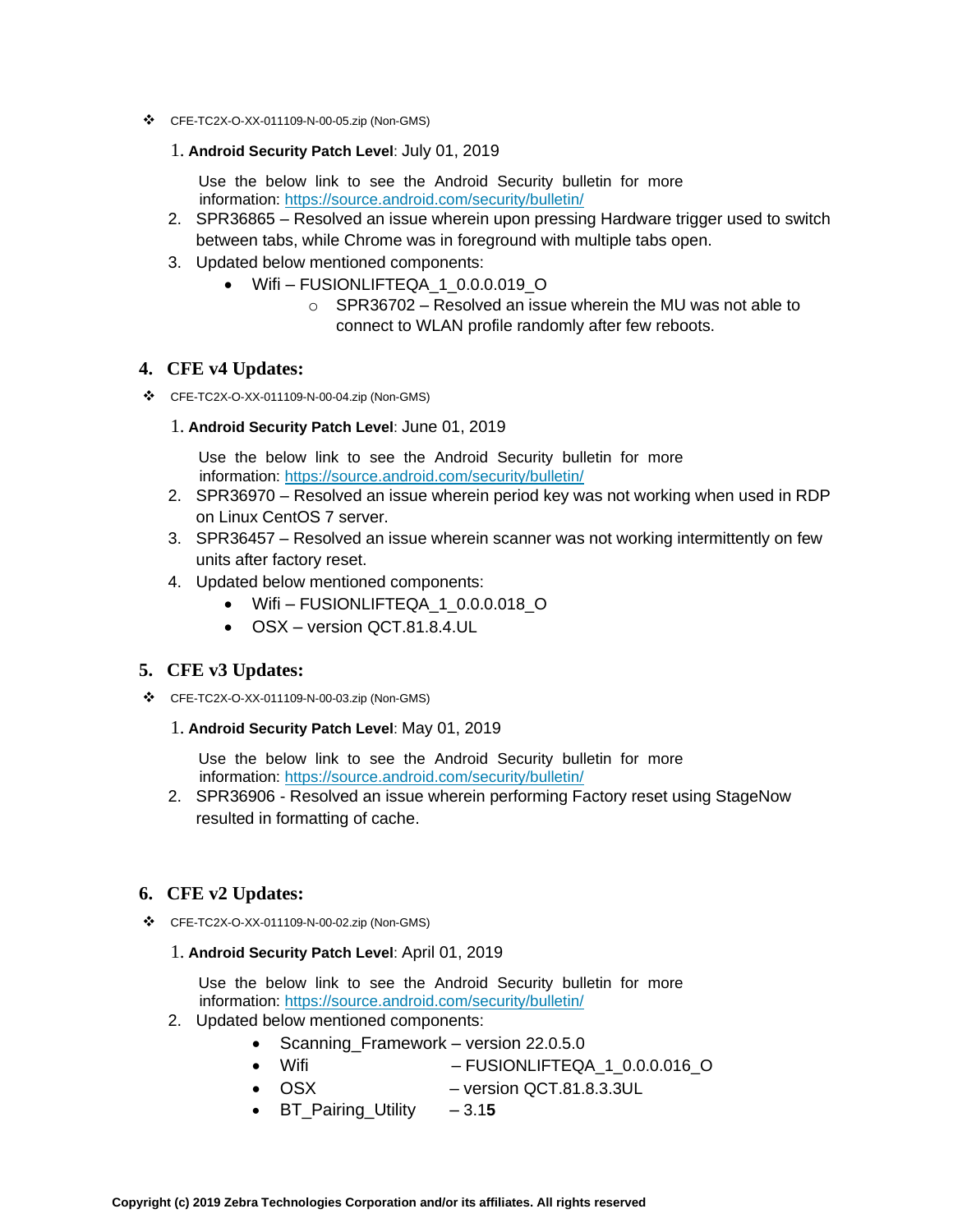- 3. SPR35855/35695 Resolved an issue wherein scanned data was being delivered as individual characters to the applications.
- 4. SPR36117/36095 OSx provisioning properties were getting intermittently reset causing device to be in a non-provisioned state causing below symptoms.
	- When scanning a barcode it does not decode into [the](https://confluence.zebra.com/pages/createpage.action?spaceKey=LIF&title=customer+apps+or+DWDEMO) targeted application.
	- A long press on the power key does not bring up the "Airplane" menu item.
	- HOME and RECENT keys were not functional.
- 5. SPR36685 Resolved an issue wherein image distortion issue was observed while scanning a barcode using any application.

### **7. CFE v1 Updates:**

- ❖ CFE-TC2X-O-XX-011109-N-00-01.zip (Non-GMS)
	- 1. **Android Security Patch Level**: February 01, 2019

Use the below link to see the Android Security bulletin for more information:<https://source.android.com/security/bulletin/>

2. SPR36021 - Resolved an issue wherein voice call quality was getting degraded when phone is slightly moved away from the mouth area.

## <span id="page-3-0"></span>Device Compatibility

This software release has been approved for Android TC20 OREO Non-GMS models mentioned below. Please note that GMS OS images are not compatible with China based SKUs. Attempt to install GMS Image on China based SKUs will gracefully fail and report image incompatibility error.

| <b>Device</b>          | <b>Operating System</b>                               |
|------------------------|-------------------------------------------------------|
| TC200J-20C112CN        | Android O (Non-GMS Only) China Only                   |
| TC200J-20A111CN        | Android O (Non-GMS Only) China Only                   |
| <b>TC200J-2KC111CN</b> | Android O (Non-GMS Only) Keyboard SKU -<br>China Only |
| TC200J-20C213CN        | Android O (Non-GMS Only) Premium SKU -<br>China Only  |

<span id="page-3-1"></span>This software is also approved for Android TC25 OREO Non-GMS models mentioned below

| <b>Device</b>   | <b>Operating System</b>             |
|-----------------|-------------------------------------|
| TC25CJ-20B101CN | Android O (Non-GMS Only) China Only |
| TC25CJ-20C102CN | Android O (Non-GMS Only) China Only |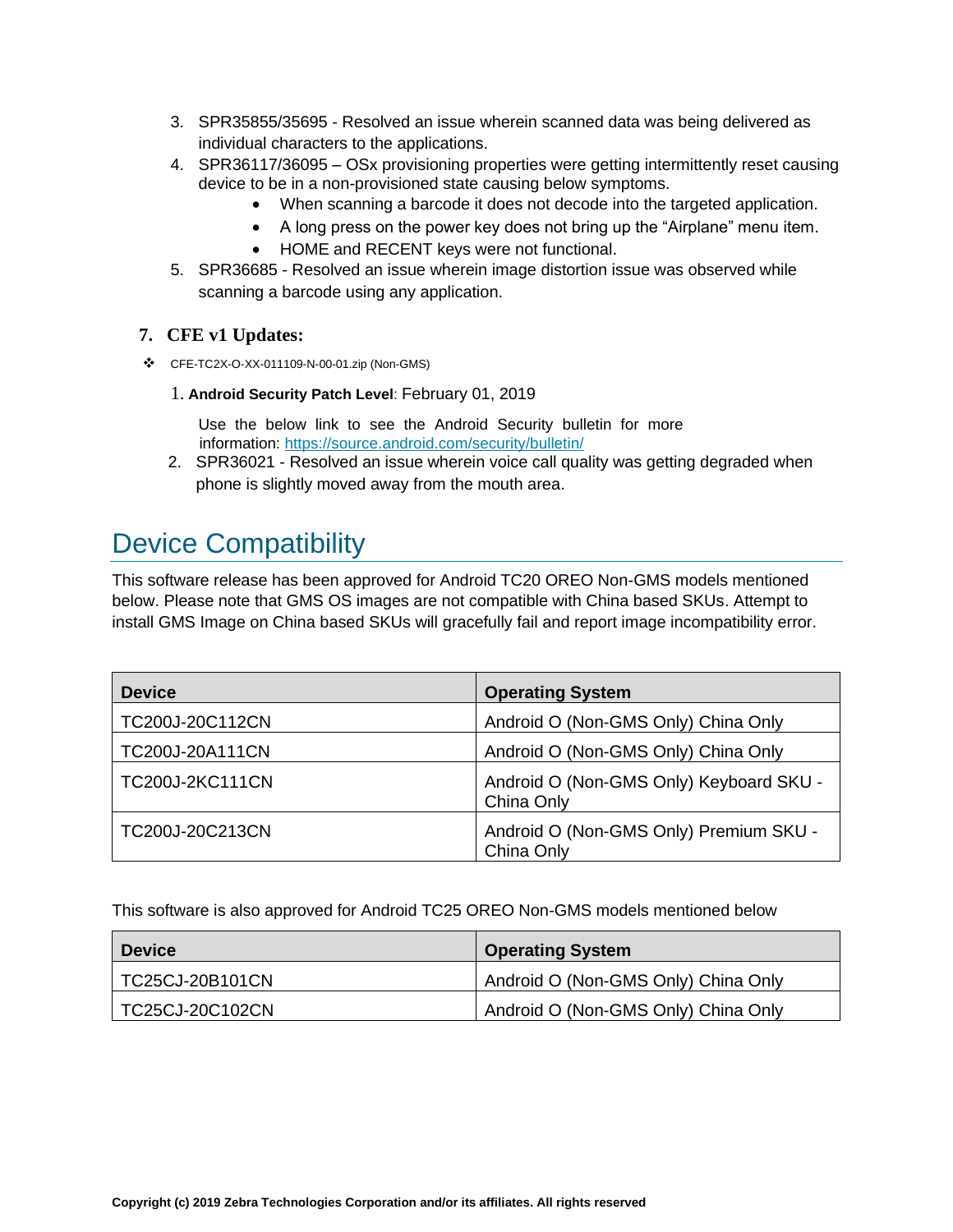# Component Contents

| <b>Component</b>                    | <b>Version</b>                                                                                                             |
|-------------------------------------|----------------------------------------------------------------------------------------------------------------------------|
| Build_version                       | 01-11-09.00-ON-U07-STD (NON-GMS)                                                                                           |
| Android_version                     | 8.1.0                                                                                                                      |
| Android_SDK_Level                   | 26                                                                                                                         |
| <b>Android Security Patch Level</b> | September 1, 2019                                                                                                          |
| Linux_kernel                        | 3.18.71                                                                                                                    |
| Wifi                                | FUSIONLITE_QA_1_0.0.0.020_O<br>Application: QA_1_00.0.0.008_O<br>Middleware: QA_1_00.0.0.011_O<br>Radio: QA_1_00.0.0.015_O |
| Platform                            | Qualcomm MSM8937                                                                                                           |
| Scanning_Framework                  | 22.0.5.0                                                                                                                   |
| <b>DWDemo</b>                       | 2.0.13                                                                                                                     |
| <b>OSX</b>                          | QCT.81.8.8.2.UL                                                                                                            |
| <b>MXMF</b>                         | 9.0.4.3                                                                                                                    |
| Touch                               | Focaltech V1.1 20161103 (fw:0x24)                                                                                          |
| Bluetooth_Stack                     | CNSS-PR-4-0-552-166444-1/01050102                                                                                          |
| Flash_Size                          | 16G / 32G                                                                                                                  |
| RAM_Size                            | 2G                                                                                                                         |
| <b>GPS</b>                          | MPSS.JO.3.0-00431-8937_GENNS_PACK-1                                                                                        |
| <b>MMS</b>                          | 8.1.0                                                                                                                      |
| RIL_Version                         | Qualcomm RIL 1.0                                                                                                           |
| <b>BT_Pairing_Utility</b>           | 3.15                                                                                                                       |
| Datawedge                           | 7.3.26                                                                                                                     |
| Camera                              | 2.0.002                                                                                                                    |
| <b>PTT</b>                          | 3.1.39                                                                                                                     |
| RxLogger                            | 5.4.12.0                                                                                                                   |
| <b>StageNow</b>                     | 3.3.1.2000                                                                                                                 |
| Zebra Data Service                  | 3.4.0.1180                                                                                                                 |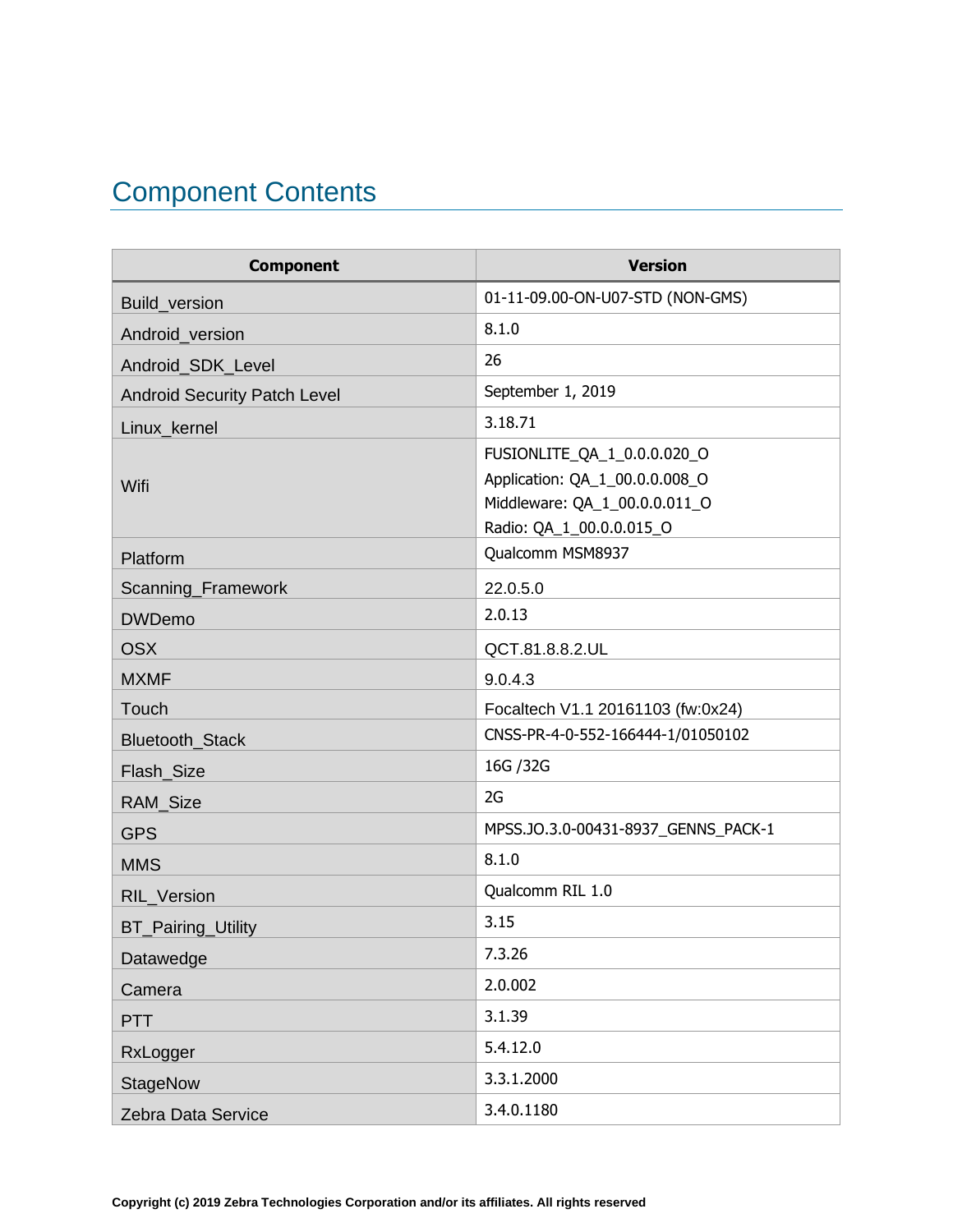| <b>EMDK</b>              | 7.3.21.2321                                                                     |
|--------------------------|---------------------------------------------------------------------------------|
| <b>IMEI SV Number</b>    | 09                                                                              |
| <b>OEM Config</b>        | 8.1.0.9                                                                         |
| Zebra Folder             | 8.1                                                                             |
| <b>EIS</b>               | 1.0.0.5                                                                         |
| <b>DDT</b>               | 1.17.0.9                                                                        |
| <b>Audio SW Version</b>  | 0.3.0.0                                                                         |
| <b>Acoustic Profiles</b> | General: CO4.2<br>Cellular: CO4.2                                               |
| <b>Fingerprints</b>      | Zebra/TC25/TC25FM: 8.1.0/01-11-09.00-ON-U07-<br>STD/190826:user/release-keys,   |
|                          | Zebra/TC20/ TC20RT: 8.1.0/01-11-09.00-ON-U07-<br>STD/190826:user/release-keys,  |
|                          | Zebra/ TC20/ TC20RD: 8.1.0/01-11-09.00-ON-<br>U07-STD/190826:user/release-keys, |
|                          | Zebra/ TC20/ TC20KB: 8.1.0/01-11-09.00-ON-<br>U07-STD/190826:user/release-keys  |

## <span id="page-5-0"></span>Installation Requirements

### HW Requirements

- Windows PC running Windows 7/10 32/64 bits
- USB Type C Cable
- Micro SD Card with at least 2GB capacity (optional)

### SW Requirements

Please make sure following components are installed on your computer before commencing OS installation.

- Zebra Android USB Driver V2.2 or higher
- Android Debug Bridge (ADB) version 1.0.39 or higher
- TC20/TC25 Non-GMS Android OS Release Images

### Image Compatibility

<span id="page-5-1"></span>AOSP/Non-GMS image primarily meant for China SKUs hence only validated for Traditional Chinese and Simplified Chinese.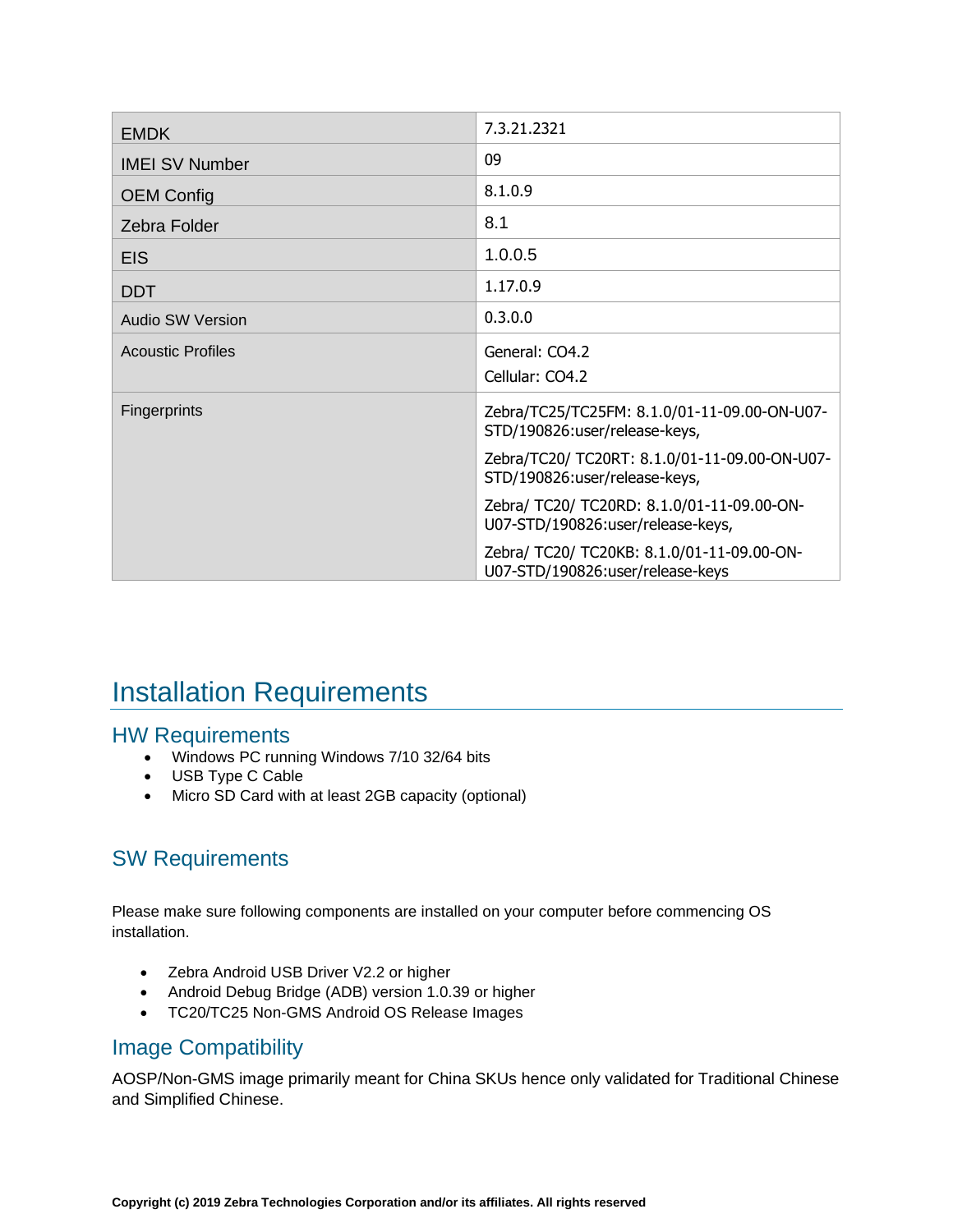## Installation Instructions

### Using the "adb sideload" method

### Assumptions

- 1. ADB installed on PC
- 2. TC20/TC25 has Developer options enabled
- 3. USB debugging ON

### Procedure

- 1. Plug the TC20/TC25 into the USB & Charging Cable and then the Cable to the PC. If you have a Cradle with USB connectivity, connect it now.
- 2. You may need to pull down notification bar, and tap on the notification which says, "USB charging this device", and change it to "Transfer files".
- 3. Open Command Prompt on PC, run "adb devices" and check to see if you can see the device's serial number… If yes, proceed… if not you will need to get the PC set up with the proper drivers or install an External SD Card.
- 4. You may also get a pop up on your PC (Win 7) that you will be connected as a Portable Media Player… this can be ignored.
- 5. Entering Recovery Mode
	- a. Choice 1: In Command Prompt, type "adb reboot recovery" and click enter.
	- b. Choice 2:
		- i. Reboot and hold PTT key
		- ii. When Zebra Technologies logo appears on the screen Release the PTT Key
- 6. Your TC20/TC25 will reboot and take you to Android Recovery screen.
- 7. To select Sideload Method
	- a. Use the Volume + and to highlight, "Apply upgrade from ADB" and press the Power Key to select it
- 8. With your Command Prompt, open, type "adb sideload" and add a space and then drag and drop the zip file which you want to apply to the device and press enter.
	- a. When the file download starts, the command window will show progress with a percentage completed.
	- b. Device display will show a series of messages indicating it is downloading, verifying and installing the image on to the device.
- 9. After successful update, the device will auto reboot and you see Zebra on top and POWERED BY android at the bottom and after about 10 second will transition to the TC20/TC25 Touch Computer splash screen with 5 dancing white dots at bottom… it will stay at this screen for up to 4 minutes and then present the "Welcome Screen".
- 10. After this you will need to complete the process by setting up Wi-Fi and E-mail accounts and such.
- 11. To make sure the OS Update took place, once the initial setup is complete;
	- a. Go to "Settings" and scroll down to "System" and navigate to "About phone" and look at the "Build number". It should state "01-11-09.00-ON-U07-STD".
- 12. Setting the Date and Time. If you associate the device to a WLAN AP, it should automatically set the date and time. The only thing left is to set the time zone. Go to "Settings" and scroll to and select "Date & time". Scroll down to and select "Select time zone" and scroll down to and select the appropriate time zone and you are done.
- 13. Now you are all set to use your TC20/TC25.